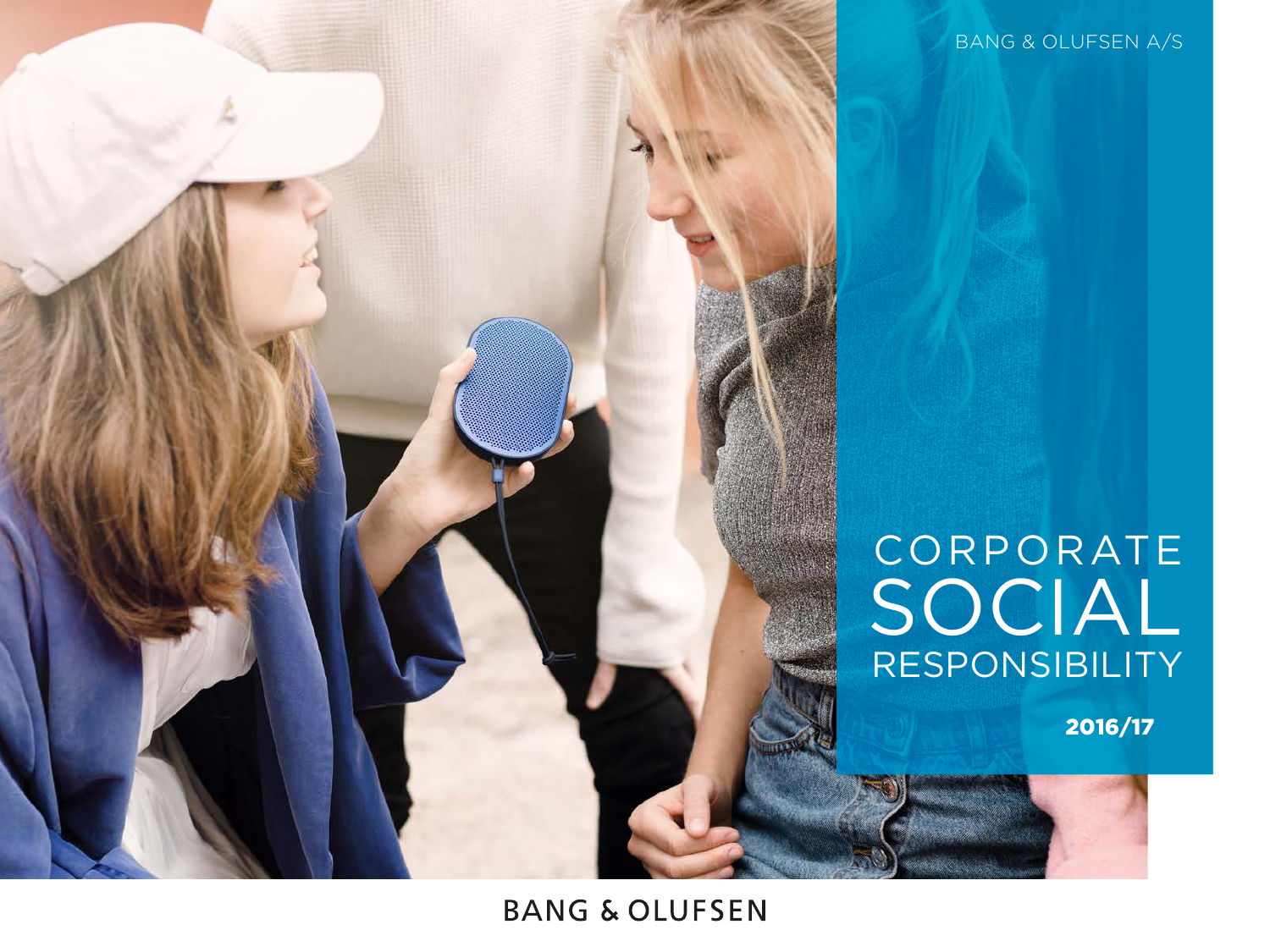<span id="page-1-0"></span>

# LETTER FROM CEO

In Bang & Olufsen, we value CSR as a fundamental element and a key driver for achieving our results in a sustainable way. We believe in collaborating with our external stakeholders to help maintain focus on our CSR areas in the daily business. Thereby, CSR is embedded throughout the organisation as an overall umbrella.

Our values are also the cornerstones in our daily business, fuelling both decisions and practices when designing, creating and selling our unique products and when collaborating with stakeholders. In the coming years, CSR will be even more important as our business expands with external partnerships as well as grows in size and in that respect, CSR activities will be initiated to reflect this future development.

We want to create a corporate culture that values CSR by pursuing initiatives in the areas included in our CSR work and hereby contributing to building a more sustainable world and protecting both employees and human rights.

The 2016/17 CSR report documents our progress on the CSR objectives for the current year as well as outlining our CSR objectives for the next financial year.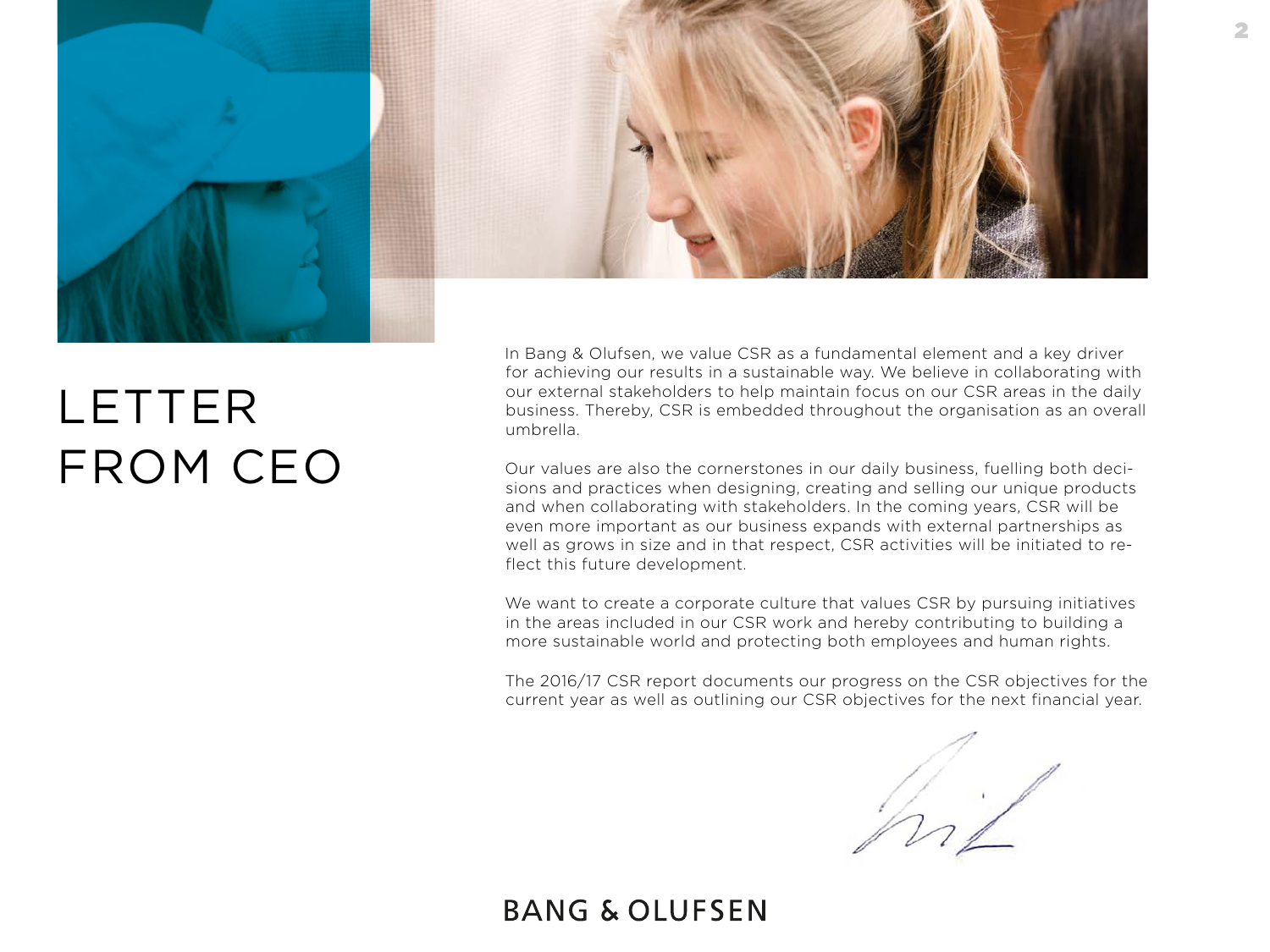# CONTENTS

| • Business units 2000 to the contract of the contract of the contract of the contract of the contract of the contract of the contract of the contract of the contract of the contract of the contract of the contract of the c |    |
|--------------------------------------------------------------------------------------------------------------------------------------------------------------------------------------------------------------------------------|----|
| • Human rights 8                                                                                                                                                                                                               |    |
|                                                                                                                                                                                                                                |    |
| Planned CSR activities and objectives in 2017/18 _______________________________                                                                                                                                               | 16 |

### ABOUT THIS REPORT

This report provides a status on Bang & Olufsen's work within the area of Corporate Social Responsibility (CSR) for the financial year of 2016/2017 and thereby fulfils the reporting requirements set out in section 99a of the Danish Financial Statements Act (Årsregnskabsloven). It is our intention that the report will provide insight and understanding of the scope of our CSR work, and how these activities are an integrated part of the day-to-day business of our company.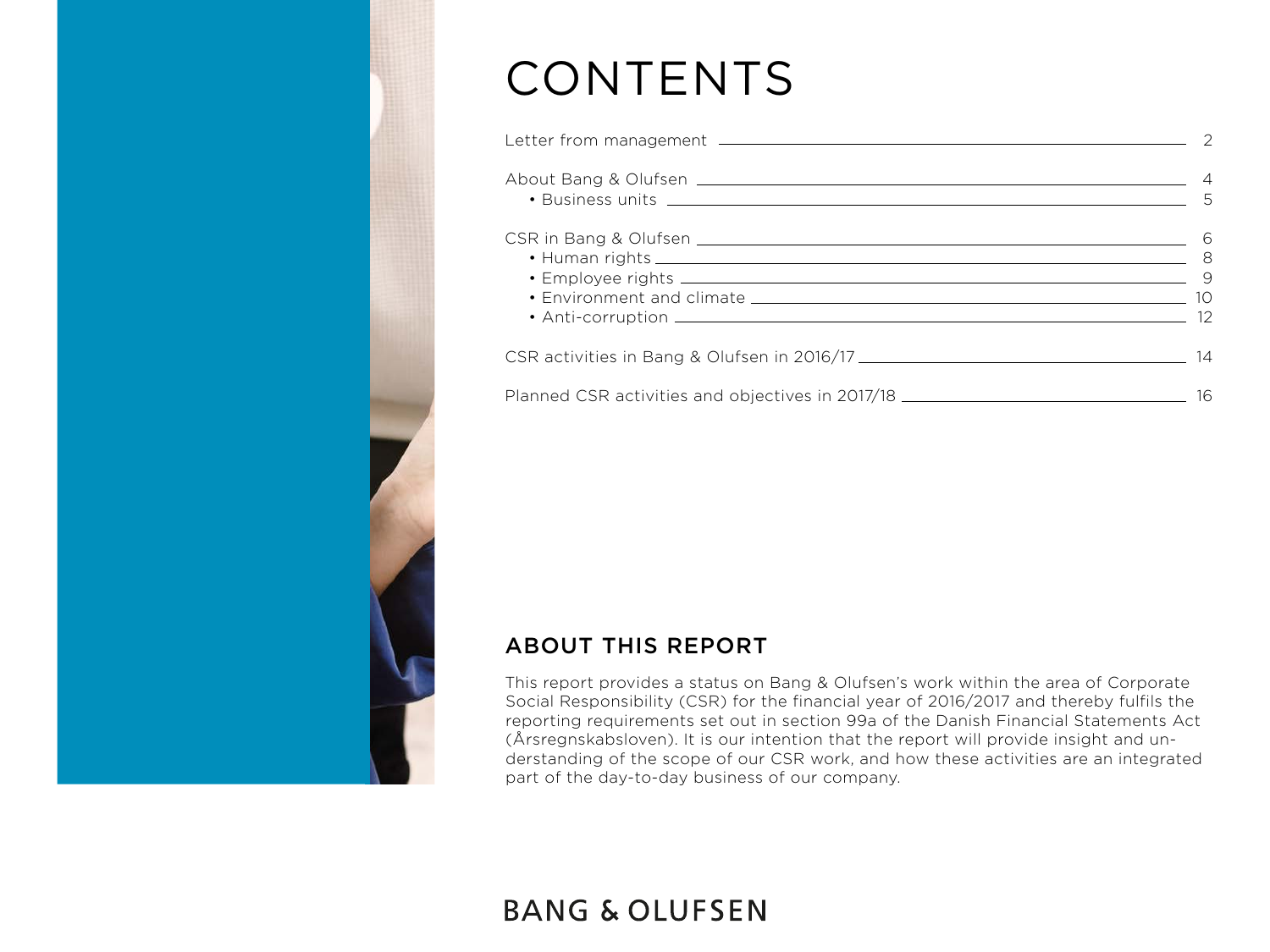# <span id="page-3-0"></span>ABOUT BANG & OLUFSEN

Bang & Olufsen was founded in Struer, Denmark, in 1925 by Peter Bang and Svend Olufsen, two innovative, young engineers devoted to developing functional and beautiful high-quality audio products.

This remains the foundation for the company and over the last 90 years, Bang & Olufsen has developed its expertise through practice and cooperation with external partners. The long-standing craftsmanship tradition and the strong commitment to innovation and development have made the brand globallyrenowned for its core capabilities within acoustics, design and craftsmanship.

Today, Bang & Olufsen's product portfolio epitomises seamless media experiences in the home and on the move, for the family and for the individual.

| Employees: More   | Products sold in more | Bang & Olufsen's shares | Revenue in 2016/17 |
|-------------------|-----------------------|-------------------------|--------------------|
| than 1,100 people | than 70 countries     | are listed on NASDAQ    | 2.954              |
|                   |                       | Copenhagen              |                    |



### BUSINESS UNITS

Bang & Olufsen operates within two business units; Bang & Olufsen and B&O PLAY.

The Bang & Olufsen business unit comprises audio and video products and is sold in more than 600 Bang & Olufsen branded stores around the world.

The B&O PLAY business unit delivers headphones and portable audio systems distributed through Bang & Olufsen branded stores and third-party retailers as well as online.

The business units are complemented by brand licensing partnerships with some of the largest and most innovative companies in the world. These partnerships represent an important platform for exposing potential customers to the brand and the core capabilities of the company.

### **Listed company**

At the end of the financial year, Bang & Olufsen employed more than 1,100 people and the company's products are currently sold in more than 70 countries across the world. Bang & Olufsen's shares are listed on NASDAQ Copenhagen A/S.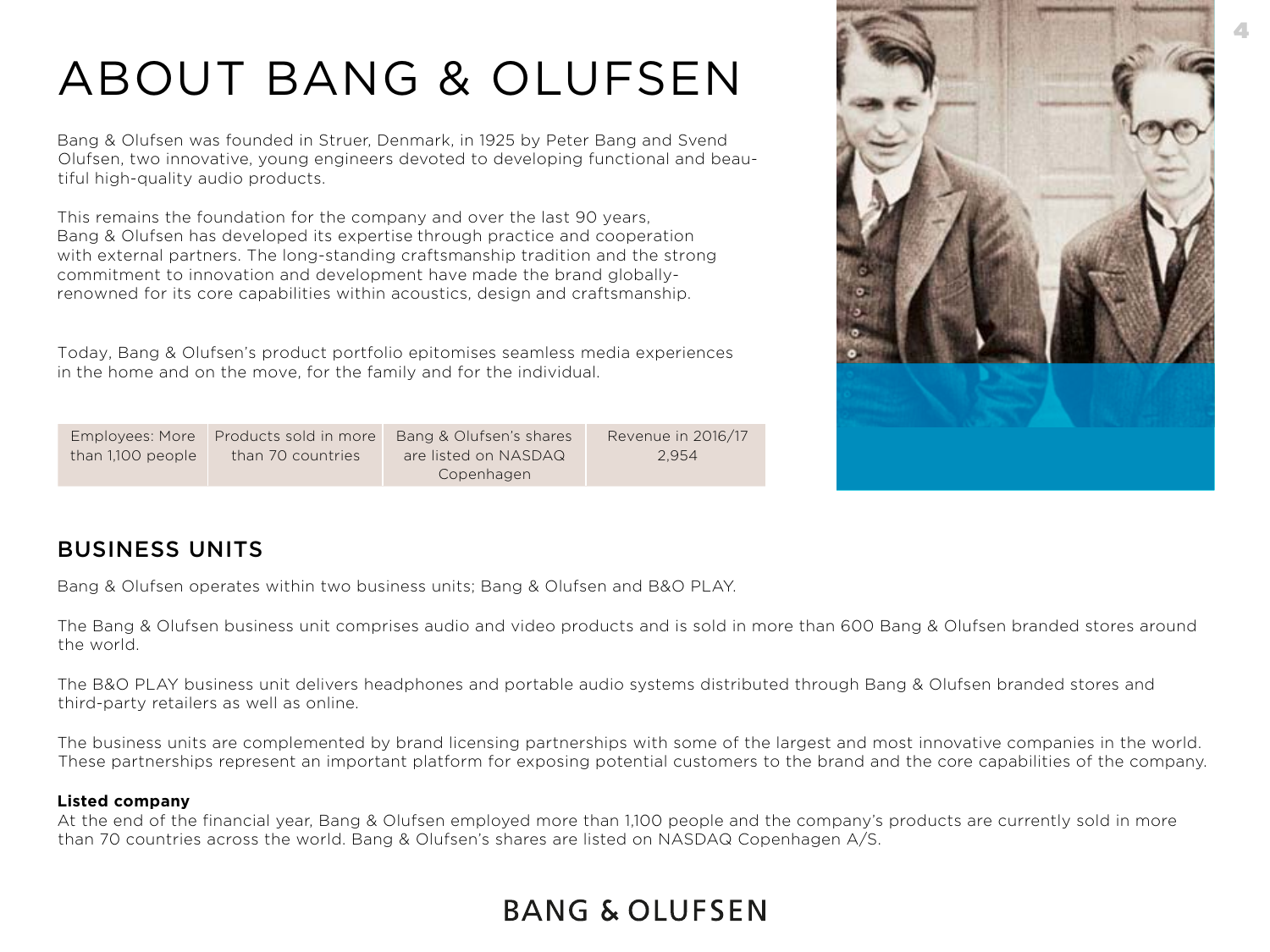# <span id="page-4-0"></span>CSR IN BANG & OLUFSEN

In Bang & Olufsen, we value CSR as a fundamental element and a key driver for achieving results in a sustainable way. As the business expands to new corners of the world, and thereby creating new partnerships, CSR is becoming even more important.

We recognise the UN and ILO declarations regarding human rights, labour rights, environment and anti-corruption. Consequently, we have chosen to structure our CSR effort, including the CSR policy, in accordance with the UN Global Compact guidelines.

We believe in a result-oriented and pragmatic CSR approach, where CSR activities is fully integrated in our way of thinking and way of working, and consequently, we work with CSR systematically and within the framework of the Danish Financial Act section 99 on CSR. Our CSR policy covers the common CSR policy areas according to the above-mentioned international standards. The CSR policy is relatively fixed from year to year and is presented in the section 'Bang & Olufsen's CSR Policy'. The policy is supported by our Anti-Corruption policy, our Slavery and Human Trafficking statement, our Code of Business Conduct and Ethics and Supplier Code of Conduct, which contain Bang & Olufsen's CSR requirements to our suppliers as well as guidelines to our employees.

Our CSR framework that was introduced last year builds on the above-mentioned policies, making sure that we define the right objectives in order to focus on our risk areas. The framework presents 'Focus and risks' within the policy areas that are introduced to help our surroundings understand the relevance to Bang & Olufsen's business activities. It also presents the actions within the individual policy areas, along with the results of the targets. The framework displays our dynamic CSR approach, because the risks and focus areas can be revised and the actions amended accordingly, when we assess the achieved results.



*Figure 1: The CSR framework in Bang & Olufsen. The framework includes a relatively static policy section whereas the CSR activities are dynamic and agreed yearly in the CSR Steering Committee. The committee includes the CFO, VP, Global General Counsel, Head of Operations, Senior Director Global Quality, and VP HR.*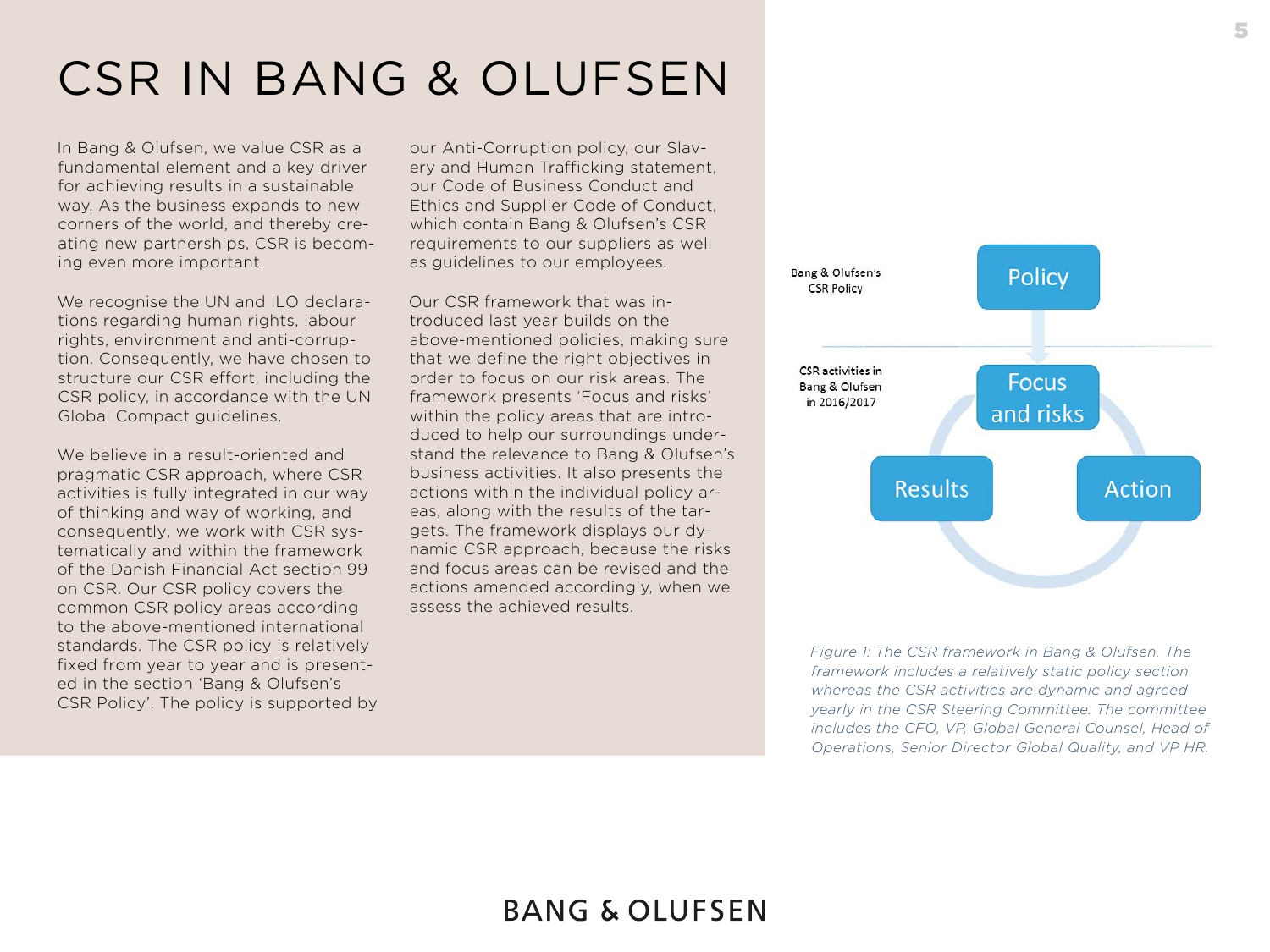### BANG & OLUFSEN'S CSR POLICY

The purpose of Bang & Olufsen's CSR policy is to state the guidelines for our Corporate Social Responsibility activities within the framework of our business. The policy is divided into four main policy areas: Human Rights, Labour Rights, Environment and Anti-corruption. Each issue has a specific action plan to ensure continual improvement. Bang & Olufsen commits to ensuring compliance both within our organisation as well as for partners and suppliers.

Under each policy area, we have adopted individual policies to support our CSR policy: Anti-corruption policy, Slavery and Human Trafficking statement, Code of Business Conduct, and Ethics and Supplier code of conduct.

#### HUMAN RIGHTS

Bang & Olufsen commits, in all matters within the Group's control, to supporting and respecting the protection of internationally proclaimed human rights.

### EMPLOYEE RIGHTS

Bang & Olufsen commits to showing the greatest degree of social responsibility towards our employees. Bang & Olufsen supports the abolition of child labour and forced labour, and condemns discrimination in employment and occupation.

Bang & Olufsen attaches great importance to freedom of association and recognises the right to collective bargaining.

Bang & Olufsen commits to being a tolerant workplace where each employee thrives and has the possibility to develop and create a good work-life balance.

### ANTI-CORRUPTION

Bang & Olufsen strongly disassociates itself from all kinds of corruption, including ex-tortion, bribery, and facilitation payments. We are committed to conducting our business operations around the world in an honest, fair, transparent and ethical manner.

Reports of breaches to the policy will be investigated thoroughly and appropriate actions will be taken based on such investigation.

Bang & Olufsen is subject to serious criminal and civil penalties for breaches of applicable anti-corruption laws. Consequently, any employee who breaches the Anti-Corruption policy may be subject to criminal and/ or civil penalties, including imprisonment and very substantial fines, which will not be reimbursed by Bang & Olufsen. In addition, any employee who breaches the policy may be subject to disciplinary action by Bang & Olufsen, up to and including termination of their contract of employment.

#### ENVIRONMENT AND CLIMATE

Bang & Olufsen has an integrated thinking with regard to the environmental consequences that our production and products have on our employees, customers and the environment. This means that we include the aspects of environment, working environment and product environment in the production and in the products. We use the word "environment" broadly to cover the areas of work environment, product environment and external environment, and these areas are all integrated in the production.

**BANG & OLUFSEN** 

As a responsible company, Bang & Olufsen commits to creating sustainable products. The considerations involved in the operation, design, and longevity of our products must be in mutual balance with the environmental impact of production. Bang & Olufsen complies with existing legislation in the countries where we produce and sell our products.

More specifically, we aim to focus on the areas where the right balance between effort and impact can be achieved:

- Improve the work environment and the health and safety conditions of our employees
- Prevent work related illnesses and/or injuries
- Improve and prevent negative environmental impact from our production and products, including reduction of climate impact.
- Prevent negative environmental and climate impact from use of products as well as maintain high focus on developing sustainable products.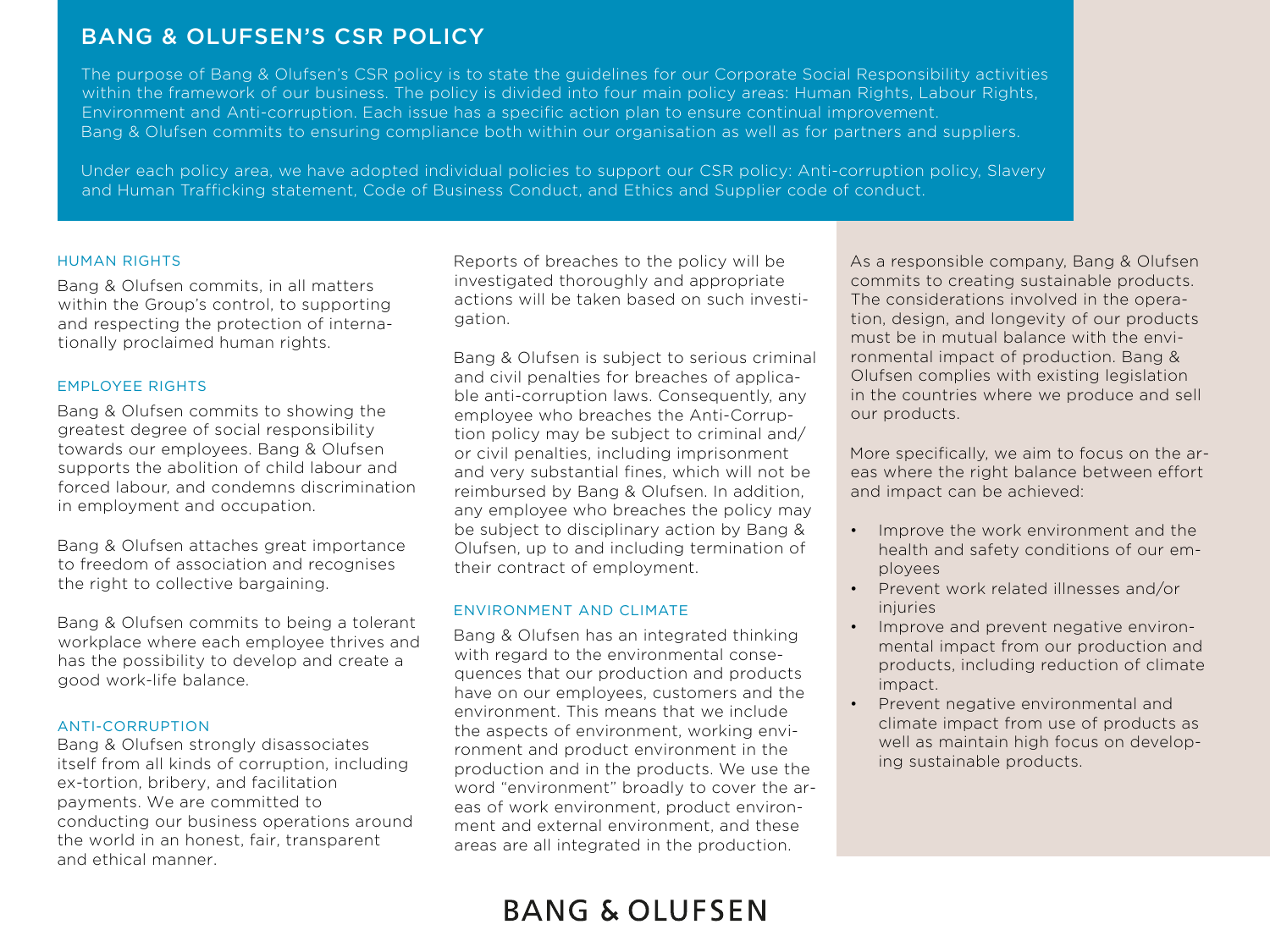### <span id="page-6-0"></span>HUMAN RIGHTS

In Bang & Olufsen, we respect internationally recognised labour rights and we follow national requirements for labour practices.

### **Focus and risks:**

#### Collective agreement for employees

Bang & Olufsen's business activities generate a demand for products and services from global suppliers. We acknowledge the responsibility for human rights in the business activities that we generate both locally and globally, and we are committed to avoid any use of child labour and forced labour in our supply chains.

### **Actions:**

In 2016/17, Bang & Olufsen has conducted supplier assessments and in addition, suppliers have signed our Supplier Code of Conduct. Based on an updated risk assessment of our supply base and the risk of business and country, actions were taken accordingly.

#### **Results:**

During our risk assessment, we selected 25 suppliers to perform self-assessments. Of the 25 self-assessments 9 were Asia-based suppliers and 16 were from suppliers based in Eastern Europe. All 25 self-assessments were in-line with our expectations and did not lead to further actions. However, we have planned an independent audit at one Eastern European supplier to test the system.

**Results:** All 25 self-assessments received and reporting content were in line with our expectations

### **Policy area:** Human rights

**Focus and risks:** We acknowledge the responsibility for human rights in the business activities that we generate both locally and globally

**Actions:** 

- **Supplier assessments**
- **Signing of Supplier Code of Conduct.**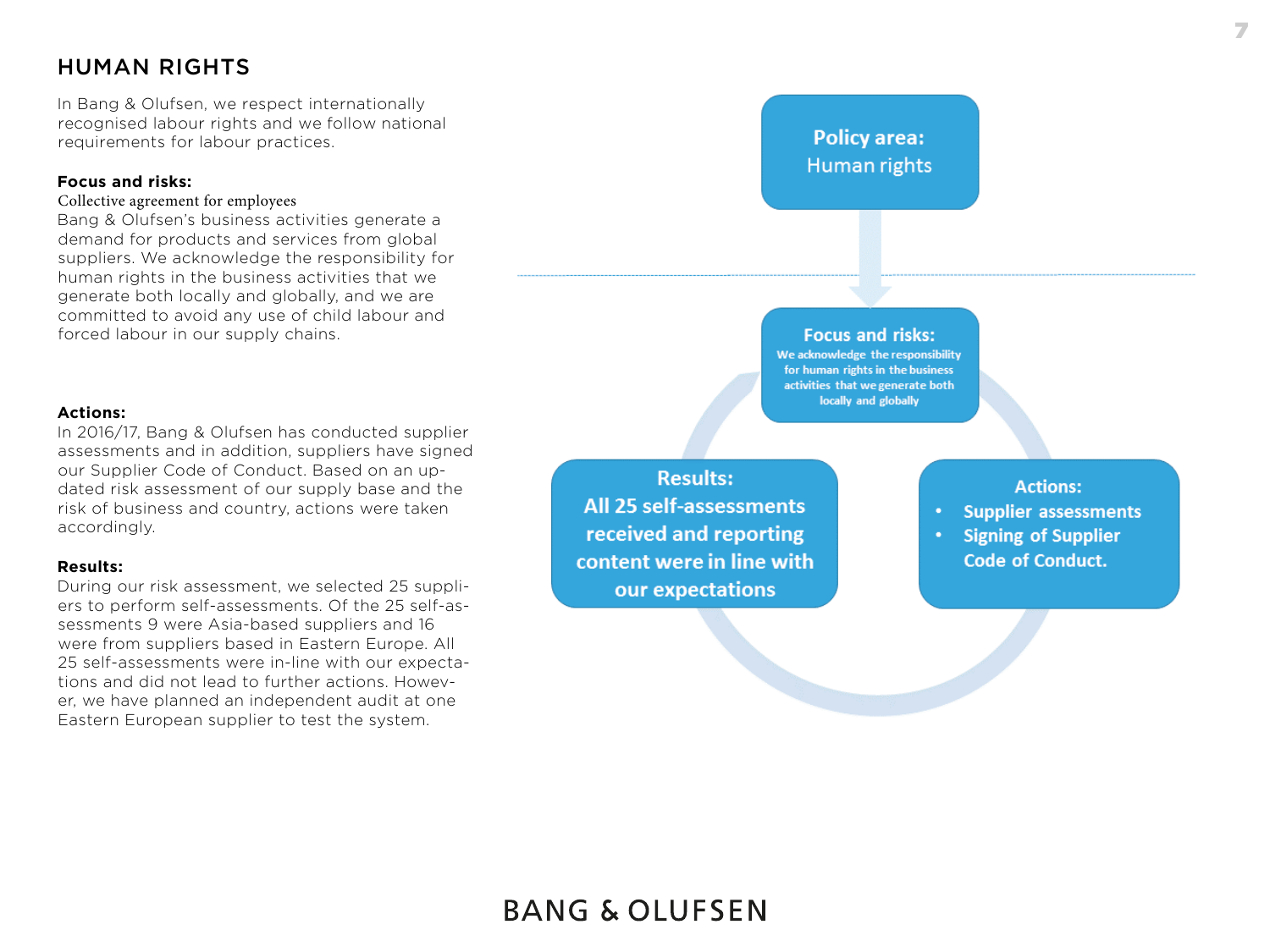### <span id="page-7-0"></span>EMPLOYEE RIGHTS

In Bang & Olufsen, we are committed to providing saf e and health y working condition s for the mo re than 1,100 employees around the world

### **Focus and risks**:

#### *Employee health & life balance*

As part of our effort to be a good, attractive place of work for top-class employees, it is essential for us that our employees thrive in the company, work on exciting, challenging assignments, and that management provides the necessary guidance and support if and when required. Bang & Olufsen rec ognises that there are many factors affecting the overall well-being of our employees, and that both private and personal factors may play a role.

### **Actions:**

To reduce the number of long-term sickness cases (full and part time) caused by psychological work environment, the following activities have been conducted:

- Pro-active follow-up on stress cases and development of individual action plans for how to return to work.
- Training of leaders in feedback and IDP pro cesses to enable leaders to better handle em ployees with stress signals

#### **Res u lts:**

We have reduced the number of long-term sickn e s s cases from 19 la st year to 4 this year, wi th an objective to reduce the number to 0.

**Results:** In 2015/16: 19 Target: 10 **Result 2016/17: 4** 

### **Policy area: Employee rights**

**Focus and risks:** 

**Employees thrive in the** company. There are many factors affecting the overall well-being, both private and personal factors

**Actions:** 

**Reduction of the number** of long-term sickness cases (full and part time) caused by psychological work environment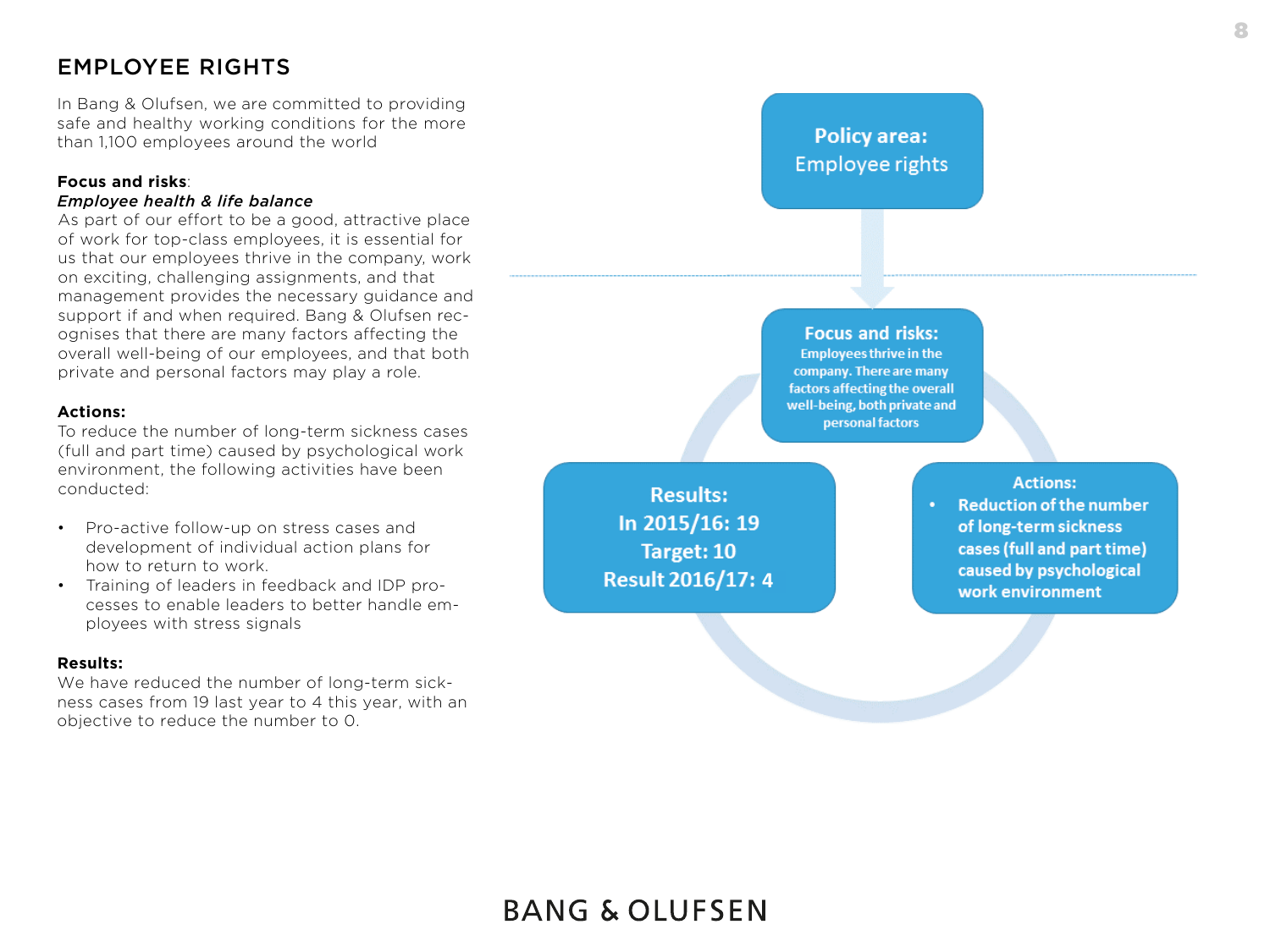### <span id="page-8-0"></span>ENVIRONMENT AND CLIMATE

In Bang & Olufsen, we place great emphasis on the occupational health and safety of our employees. Our aim is to create a safe and healthy working environment – both physical and psychological – for our employees. Bang & Olufsen strives to adapt workplaces to suit the employees, not the other way around. For this reason, occupational health and safety aspects are taken into consideration as early as in the design and development phase, because the choices of for instance materials, joining methods and surface treatment options made by product developers often have a major impact on occupational health and safety in the production phase.

### **Focus and risks:** *Zero accidents*

Being a manufacturer of consumer electronics including a production site and employee offices, Bang & Olufsen strives to avoid any exposure to risks, which may cause accidents at work. In Bang & Olufsen, we want to foster a culture where employees each day can come home safe to their families and return to work the next day. Safety has a high priority across the organisation. We want to reduce the number of injuries, and thereby secure the well-being of our employees.

### **Actions:**

Bang & Olufsens environmental groups have each selected 3 focus areas (objective and activities) with pertaining objectives and activities. Status of these focus areas are followed up each quarter in the environmental group and environment committee and best practice is shared across areas.

### **Results:**

With 10 accidents with absence in 2016/17 DK (4) and in CZ (6), we did not reach the goal for accident frequency and accident severity. 3 of the accidents in CZ were caused by sudden black ice, causing long-term absence of 3 employees.

All accidents were immediately analysed, followed by a socalled care conversation between the injured, the environmental group and the direct manager. The injury and the accident are then analysed while inspecting the scene. A root cause analysis is conducted to clarify the underlying causes. Afterwards, decisions are made which activities are needed to prevent a similar accident. In addition, the manager and the injured person review opportunities to resume work as well as light duties in a period. We consider it highly important that the injured person is still associated with his workplace and colleagues.

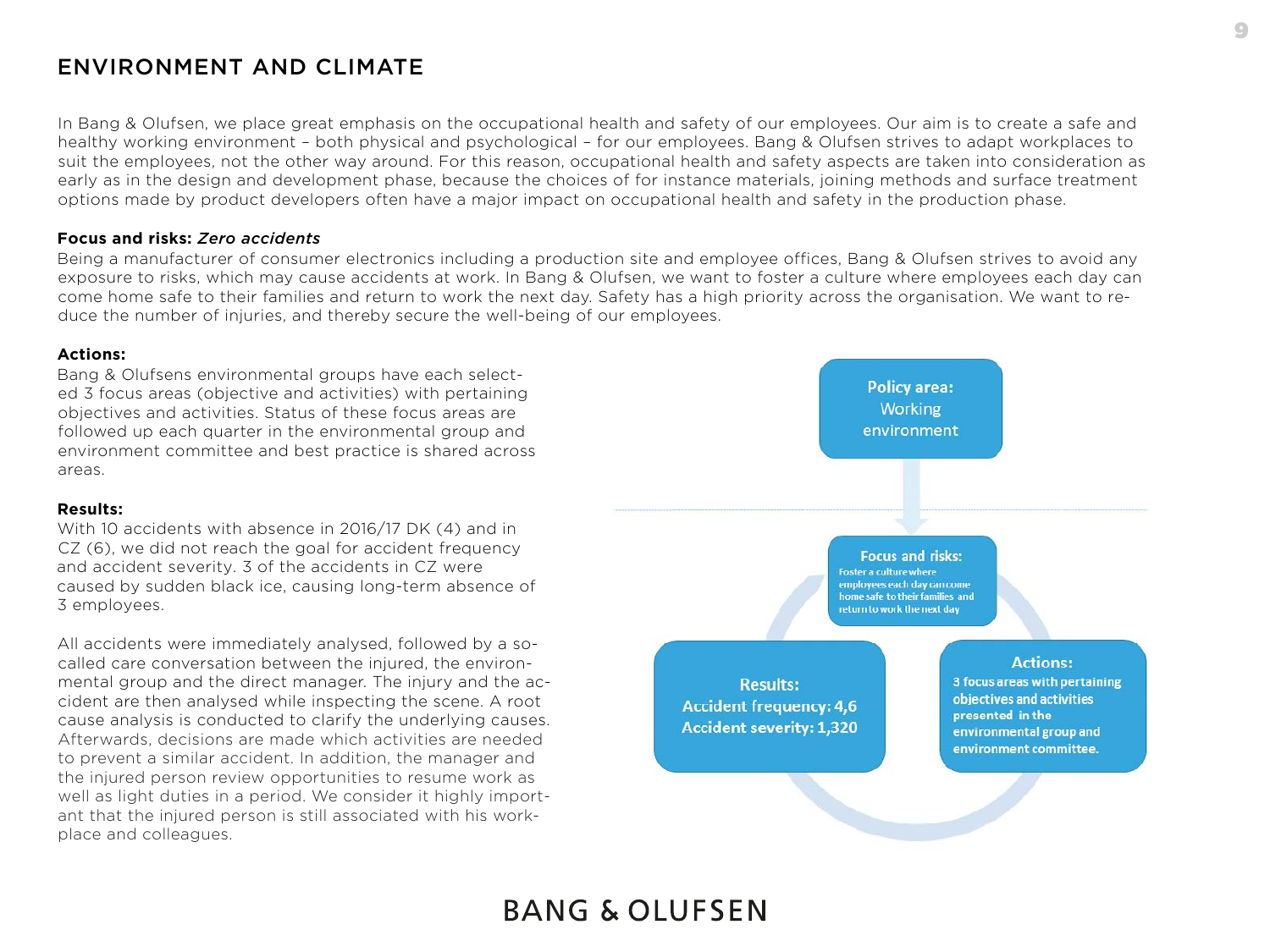### **Focus and risks:** *Energy savings in facility*

Bang & Olufsen wants to maintain high focus on developing sustainable products and improve and prevent negative environmental and climate impact from our production and products..

Bang & Olufsens primary environmental impact is:

Water used for sanitary and production purposes primary in the anodising plant from our anodisering proces

Waste where the main part is aluminium waste. In general, 77% of all waste is recycled

Waste water primary from the anodisering proces is pre-cleansed and sent to the municipal purification plant

Disposal of worn-out products (product takeback and producer responsibility) is collected and processed by an approved waste handler Polution and external noise from the production. Bang & Olufsen always enters into dialogue with the regulatory authorities with an aim to find the best solutions and thereby minimising pollution as much as possible.

Energy in our production is pointed out as our largest environment impact contributor. We strive to run a sustainable production where energy reduction in our facilities is an important target.

### **Actions:**

To optimise energy savings in facilities, the following activities have been conducted:

- To upgrade the environmental standard ISO 14001 to the 2015 version
- To conduct energy optimisation projects with 59 tonnes CO2 reduction equivalent to 204.684 kWh. Measured on project level (improvement)

### **Results:**

In 2017, we upgraded ISO 14001; 2015 with only 1 minor deviation. Great praise was given to the organisation and the employees for our way of thinking environment into our processes as well as our commitment and openness.

We have conducted 6 energy saving projects both in DK and CZ:

- Change to LED light in the Plastic molding area and assembly in the production area
- Production managers and coordinators has been trained in behavior and attitude to use light in the production line
- Heat from air compressor used for warehouse heating has been implemented
- Skylight replacement in Innovation Center Struer
- A new compressor with inverter has been implemented
- Energy optimisation (ventilation) in adhesives area

We reached the energy goal for 2016/17. The overall result for the reduction is: 251.247 kWh equivalent to 76 tonnes CO2.

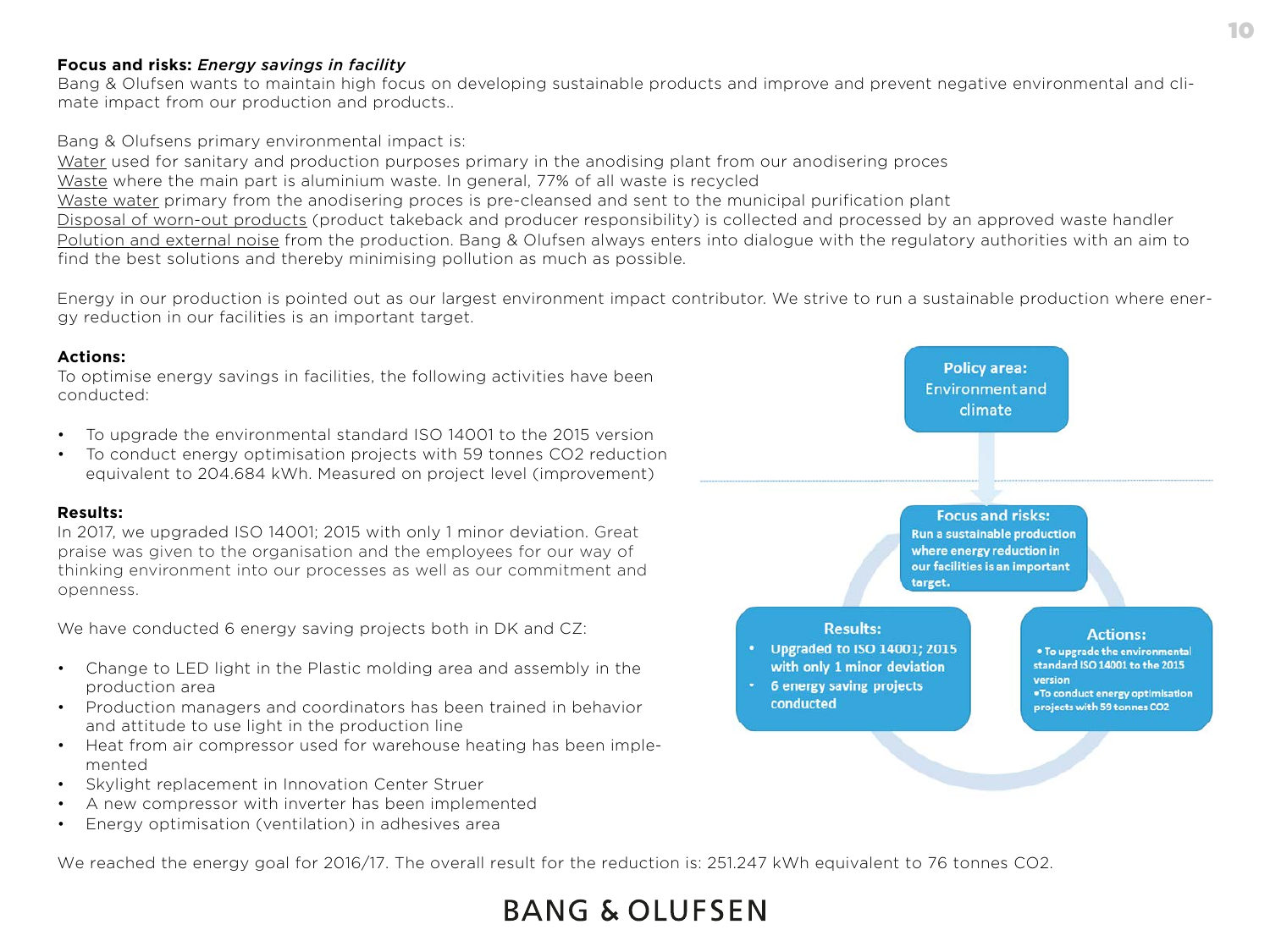## **BANG & OLUFSEN**

11

### <span id="page-10-0"></span>ANTI-CORRUPTION

### **Focus and risks**

In Bang & Olufsen, we are committed to conducting all of our business operations around the world in an honest, fair, transparent and ethical manner. Our policy is to comply with all applicable anti-corruption laws and not to engage in any corrupt activity. We do not accept any kind of corruption and/or bribery in or in connection with our business activities.

At Bang & Olufsen, we do not tolerate the acceptance, offering, promising or paying of bribes of any kind. We may only give or accept gifts, meals or other things of value if these are within a reasonable level and have a specific and legitimate business purpose in accordance with our Anti-Corruption policy.

Furthermore, we are committed to conducting our business activities with the highest standards of ethics and professionalism. We believe that acting responsibly and fairly are important factors in achieving long-term business success, and always maintain the highest standards of integrity, safety and fairness.

In Bang & Olufsen, we expect our employees to adhere to core values such as integrity, fairness and honesty. Safeguarding the reputation of Bang & Olufsen and complying with governmental laws or regulations, as well as our Code of Business Conduct and Ethics is the responsibility of every employee and director.

Our newly adopted internal policies are designed to help employees resolve day-to-day ethical dilemmas, such as situations involving anti-corruption, confidentiality, the misuse of company assets for personal advantage and the rules regarding donations and gifts.

To ensure compliance with company policies, we have established a whistleblower system, which encourages and enables our staff members to report immediately any questionable actions or activities that may involve criminal conduct or violations of our company policies and guidelines, either through internal channels or through the Bang & Olufsen whistleblower hotline.

The whistleblower hotline system is confidential and employees can choose to remain anonymous when reporting incidents through the hotline. The hotline is managed by an independent third party to ensure the highest level of security and confidentiality.

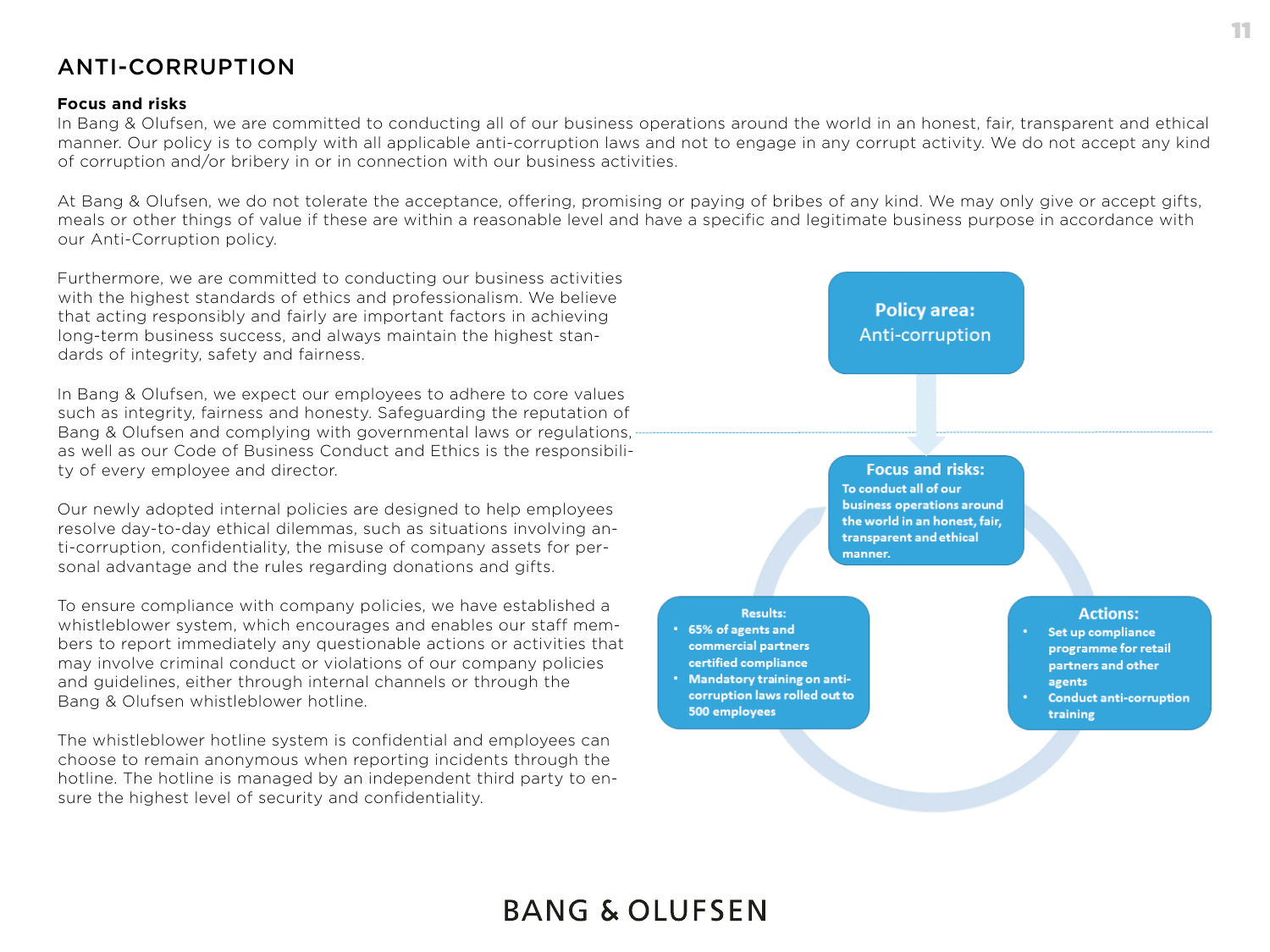### **Actions:**

#### Compliance programme

Two specific actions have been selected within the anti-corruption policy area. The first was to set up compliance programme for certain retail partners and other agents with the overall objective of having partners and other agents certify compliance with the newly established Anti-Corruption policy. By the end of 2016/17, the target was to have 70% of the retail partners and other agents certified.

#### Anti-corruption training

The second action was to conduct anti-corruption training. The overall objective was to establish on-line training programme for all employees with commercial responsibility, and to ensure and track that all such employees conduct the training as planned.

#### **Results**:

#### Compliance programme

In this are we reached our target this year, as 74% of agents and commercial partners acting on our behalf certified compliance with Bang & Olufsen's Anti-Corruption policy. We are satisfied that such a high number of agents acting on our behalf are able to certify compliance.

#### Anti-corruption training

On the training of employees, we also reached our target this year. Mandatory e-learning training on anti-corruption laws was rolled out to 500 employees with commercial responsibility in Bang & Olufsen. This training will enable the organisation to better understand our policies and feel comfortable with how to act if a situation in this area arises.

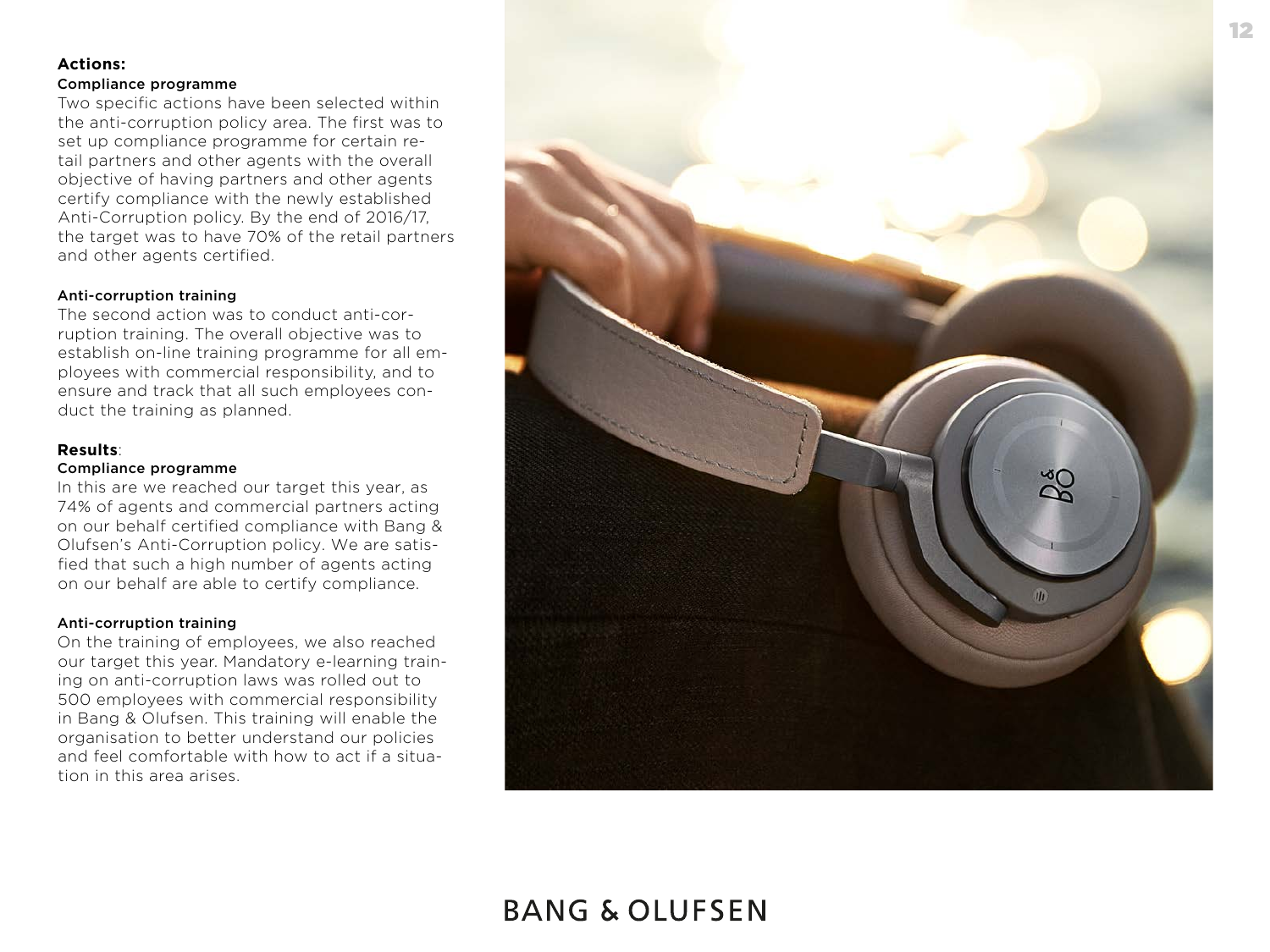# <span id="page-12-0"></span>CSR ACTIVITIES IN BANG & OLUFSEN IN 2016/17

| Policy area                       | Topic                                                                       | Objectives                                                                                                                                                                                                                                                                                                                       | Target<br>status | Actual results                                                                                                                                                                                                                                                                                                                                                                                                                     |
|-----------------------------------|-----------------------------------------------------------------------------|----------------------------------------------------------------------------------------------------------------------------------------------------------------------------------------------------------------------------------------------------------------------------------------------------------------------------------|------------------|------------------------------------------------------------------------------------------------------------------------------------------------------------------------------------------------------------------------------------------------------------------------------------------------------------------------------------------------------------------------------------------------------------------------------------|
| Human rights &<br>Employee rights | Collective agreement<br>for employees (Sup-<br>pliers and contrac-<br>tors) | Risk-assessment of supplier base to identify audit needs. Con-<br>duct CSR audits and follow-up accordingly.                                                                                                                                                                                                                     |                  | The objective was met as we received 25 self-assessments out<br>of 25. The number of suppliers were selected based on our<br>Top40. The remaining 15 suppliers have already been evaluat-<br>ed in the previous years.<br>In addition, one supplier was randomly selected for audit to be<br>carried out this Summer.                                                                                                              |
|                                   | Employee health &<br>life balance                                           | Reduce number of long-term sickness cases (full and part time)<br>caused by psychological work environment                                                                                                                                                                                                                       |                  | The objective was met as the number was reduced from 19 to<br>2 and the target was 10.<br>Act: 19 (15/16; All employees in DK)<br>Target: 10 (16/17)<br>Result 4                                                                                                                                                                                                                                                                   |
| <b>Environment and</b><br>climate | Zero accidents                                                              | Accident frequency must not exceed 2.5 (number of accidents<br>per 1 million working hours) which is a 5% reduction compared<br>to 2015/16 (Target <2.5)<br>Accident severity must not exceed 0.203 (the number of hours<br>of absence per 1,000 working hours), which is a 5% reduction<br>compared to 2015/16 (Target <0.203). |                  | The objective was not met as the result was 4.2 in accident<br>frequency due to an increase in the number of accidents. 3<br>accidents were caused by black ice. As we want to secure<br>the well-being of our employees, the long-term objective is<br>zero accidents<br>The objective was not met as the result was 1.351 compared<br>to 0.203. The accidents, caused by sudden black ice have<br>resulted in long-term absence. |
|                                   | Energy savings in<br>facilities                                             | Energy optimisation projects with 59 tons CO2 reduction<br>equivalent to 204,684 kWh.<br>Measured on project level (improvement)                                                                                                                                                                                                 |                  | This objective was met as the reduction was 251.247 kWh<br>equivalent to 76 tonnes CO2. The increased reduction was a<br>result of 6 energy saving projects both in DK and CZ.                                                                                                                                                                                                                                                     |
| Anti-corruption                   | Set up compliance<br>programme for retail<br>partners and other<br>agents   | The overall objective is that retail partners and other agents<br>certify compliance with the newly established Anti-Corruption<br>policy. By the end of 2016/17, the target is to have 70% of the<br>retail partners and other agents certified.                                                                                |                  | The objective for 2016/17 has been met as 74% of agents<br>and commercial partners acting on our behalf has certified<br>compli-ance with the company's Anti-corruption policy.<br>The long-term objective is to ensure that 100% of agents and<br>commercial partners acting on our behalf certifies compliance<br>in relation of our Anti-coruption policy.                                                                      |
|                                   | Anti-corruption train-<br>ing                                               | Establish on-line training programme for all employees with<br>commercial responsibility. Ensure and track that all such em-<br>ployees conduct the training as planned.                                                                                                                                                         |                  | The objective for 2016/17 has been met as mandatory online<br>training has been established and rolled out to all 500 employ-<br>ees with commercial responsibilities.                                                                                                                                                                                                                                                             |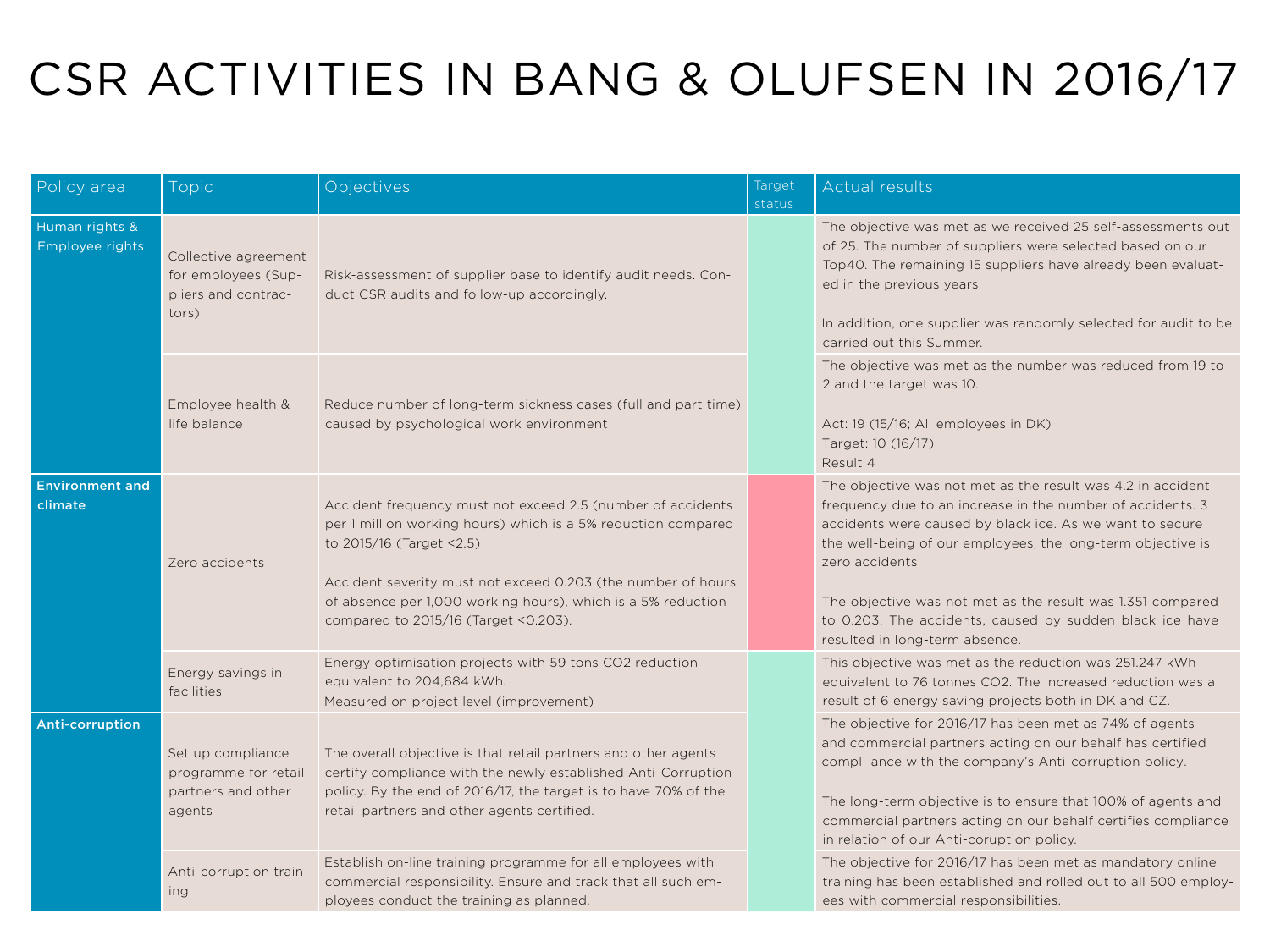

### OTHER CSR RELATED ACTIVITIES IN 2016/17

### Children's learning and creativity in the municipality

Bang & Olufsen has partnered with Struer Municipality in order to support children's learning and creativity in the municipality through sound. In that connection, each of Struer's schools and day care centers have received two Beoplay A2.

The wireless speakers for the schools and day care centers will be instrumental in encouraging the children's interest in sound, hopefully resulting in plenty of innovative children interested in sound. The initiative is part of project Struer – the City of Sound.

### From refugee to skilled worker

The industry needs more skilled workers, and young refugees and family reunified persons need integration and jobs. This is the reason why Bang & Olufsen have joined the project "From refugee to skilled worker". The aim of the project is to assist young refugees and family reunified persons in getting an education and a job. Bang & Olufsen had 2 refugees from Syria in a four-week traineeship in Struer, and subsequently, one has been offered an apprenticeship contract.

#### Ambitious training programme strengthens competencies

Five quality assistants and one quality technician from the Mechanical Factory in Struer have completed an ambitious training programme to strengthen the competencies and ensure more cross-functional cooperation between the areas. The goal was that both skilled and unskilled employees were given the opportunity to acquire more competencies and thereby be able to solve tasks with less risk of deterioration while at the same time achieving greater job security. Both the employees and the company are very pleased with the outcome and the they have come home with useful tools that can ensure a more structures way of working. The training programme was funded by The Fund for Better Working Environment and Labour Retention